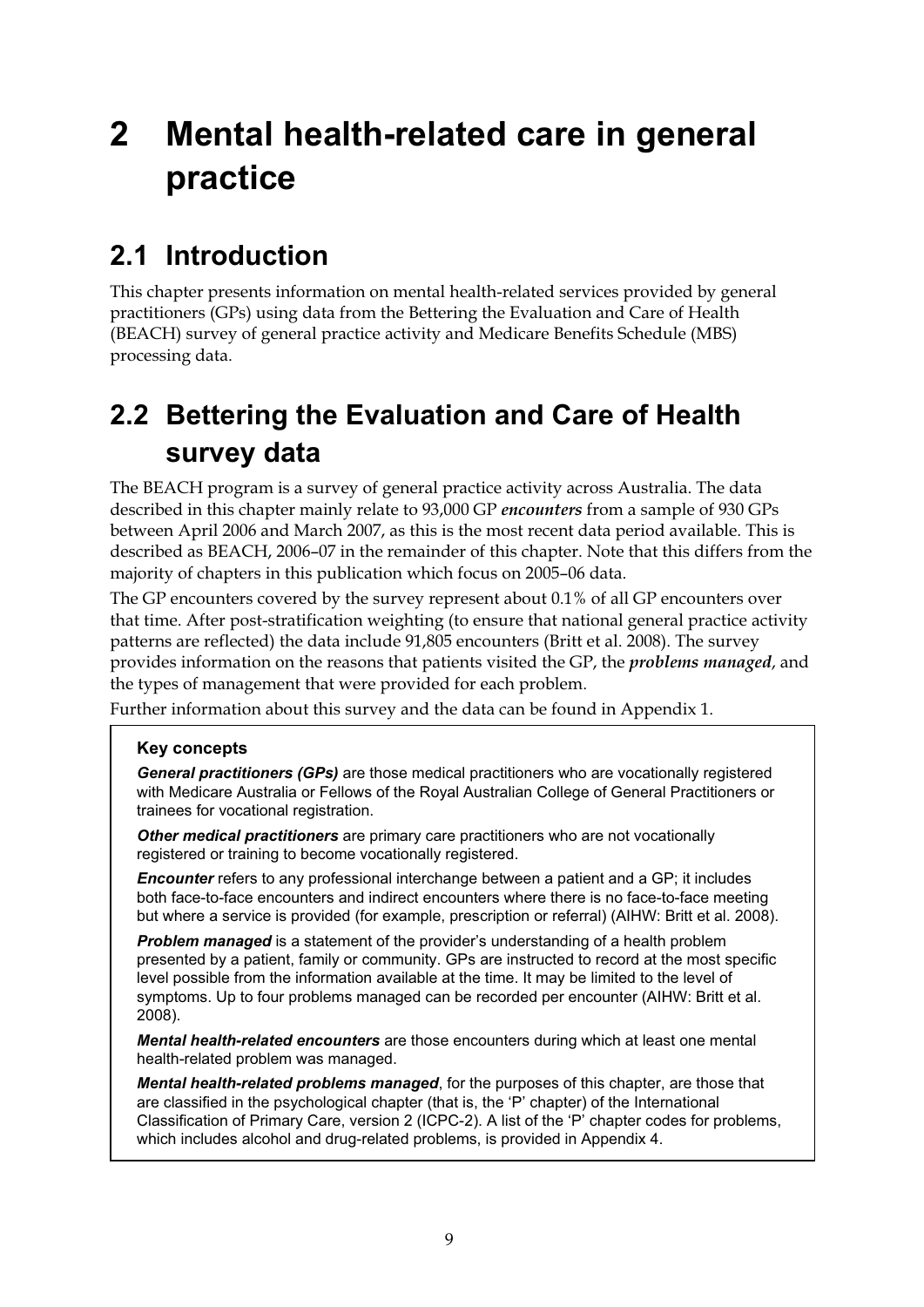|                                                   |            |           |            |             |             | The confidence intervals suggest that the difference between some of the years is not statistically significant.<br>@ |
|---------------------------------------------------|------------|-----------|------------|-------------|-------------|-----------------------------------------------------------------------------------------------------------------------|
|                                                   | 535        | 553       | 549        | 521         | 501         | 95% upper confidence limit                                                                                            |
|                                                   | 492        | 490       | 497        | 475         | 456         | 95% lower confidence limit                                                                                            |
|                                                   | 514        | 517       | 523        | 498         | 479         | Estimated number of mental health-related encounters per 1,000 population <sup>(b)(c)</sup>                           |
| $\ddot{\phantom{0}}$                              | 11,165,000 | 1,174,000 | 11,117,000 | 0,433,000   | 9,909,000   | 95% upper confidence limit                                                                                            |
|                                                   | 10,261,000 | 0,074,000 | 0,067,000  | 9,516,000   | 9,024,000   | 95% lower confidence limit                                                                                            |
| 2.5                                               | 10,713,000 | 0,624,000 | 10,591,000 | 9,974,000   | 9,467,000   | Estimated number of mental health-related encounters <sup>(b)</sup>                                                   |
| $\frac{1}{2}$                                     | 10.4       | 10.5      | 10.8       | 10.4        | ග<br>ග      | Per cent of total GP encounters that are mental health-related                                                        |
| average<br>$cent)^{(a)}$<br>change (per<br>Annual | 2006-07    | 2005-06   | 2004-05    | $2003 - 04$ | $2002 - 03$ |                                                                                                                       |

Table 2.1: Mental health-related encounters, BEACH, 2002-03 to 2006-07 **Table 2.1: Mental health-related encounters, BEACH, 2002–03 to 2006–07** 

The estimated number of encounters is based on the proportion of encounters in the BEACH survey of general practice activity that are mental health-related, multiplied by the total number of Medicare services for<br>non-refer (b) The estimated number of encounters is based on the proportion of encounters in the BEACH survey of general practice activity that are mental health-related, multiplied by the total number of Medicare services for non-referred (GP) attendances (excluding practice nurse items), as reported by the Department of Health and Ageing (DoHA 2007b).  $\widehat{e}$ 

Crude rate based on the Australian estimated resident population as at 31 December of the reference year. (c) Crude rate based on the Australian estimated resident population as at 31 December of the reference year.  $\odot$ 

Not applicable. . . Not applicable.  $\frac{1}{2}$  Source: BEACH survey of general practice activity. *Source:* BEACH survey of general practice activity.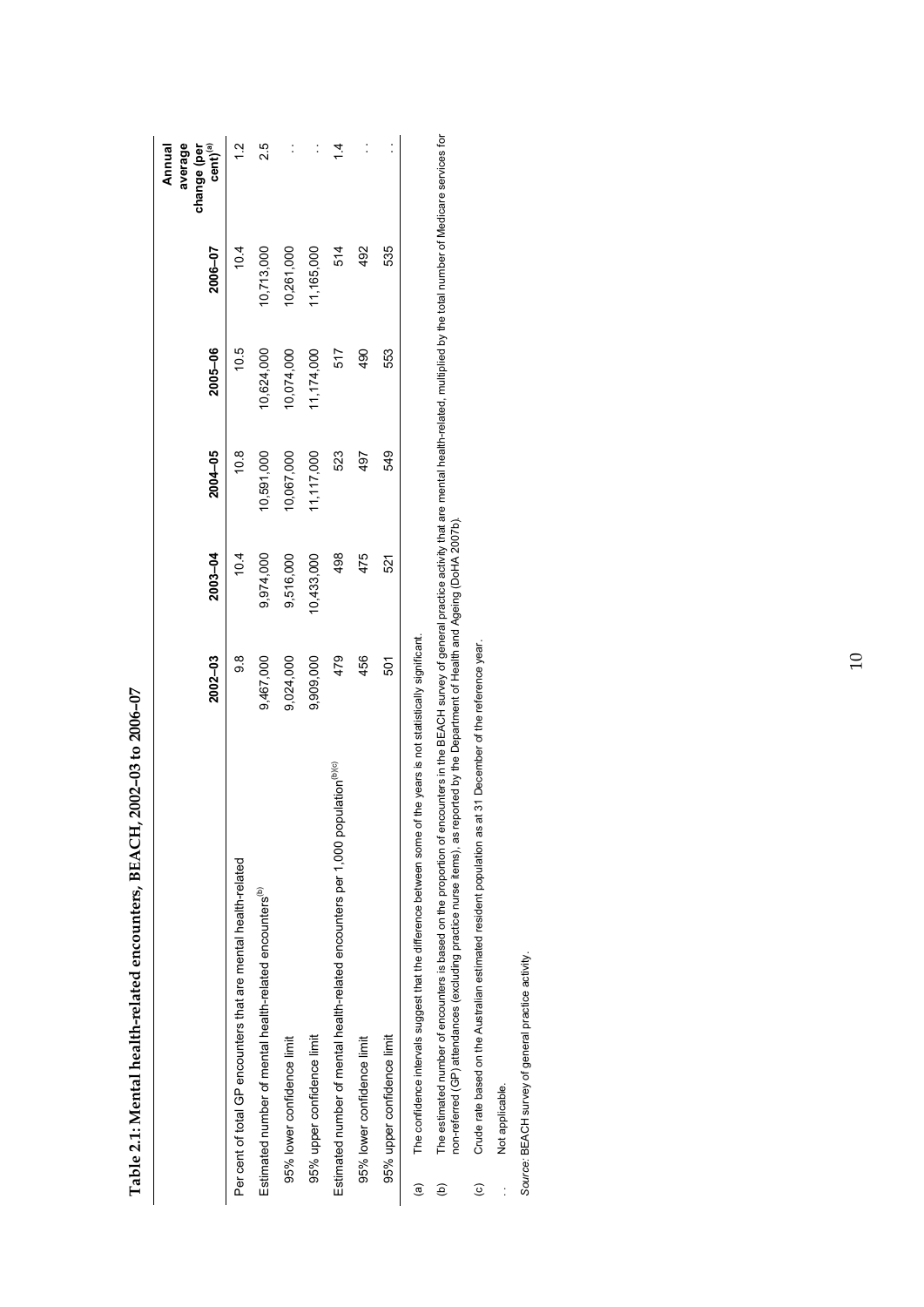## **2.3 Mental health-related encounters**

In 2006–07, 10.4% of all GP encounters reported for the BEACH data were *mental health-related encounters* (Table 2.1). These are defined as those encounters at which a mental health-related problem was managed. Note that in terms of the MBS these encounters were most often recorded as surgery consultations (over 90% of all encounters for which an MBS item was recorded). The MBS mental health items claimable by GPs introduced on 1 November 2006 as part of the Better Access to Psychiatrists, Psychologists and GPs through the MBS initiative (item nos. 2710, 2712, 2713) represented 2% of MBS items recorded for mental health-related encounters in the 2006–07 BEACH survey. A further 0.2% were other mental health-specific MBS items. Section 2.5 includes a discussion of the encounters where these new MBS mental health items were recorded compared with other mental health-related encounters.

A simple extrapolation based on the 103.4 million unreferred (that is, non-specialist) attendances claimed from Medicare for 2006–07 suggests that there were an estimated 10.7 million mental health-related GP encounters for 2006−07. This corresponds to an estimated 514 encounters per 1,000 population (Table 2.1).

The proportion of encounters that were mental health-related from the BEACH data has shown an average annual increase of 1.2% between 2002–03 and 2006−07. Over the same period, the estimated total number of mental health-related GP encounters in Australia showed an average annual increase of 2.5% and the number per 1,000 population showed an average annual increase of 1.4%.

### **Patient demographics**

Table 2.2 presents information on mental health-related encounters according to the characteristics of those receiving care. The table shows the proportion of mental health-related encounters for each demographic characteristic, as well as the number of mental health-related encounters per 100 total encounters (that is, both mental health-related and non-mental health-related encounters) for that demographic subgroup. In addition, to account for differences in the relative size of the respective populations, a rate (per 1,000 population) is provided in the last column of the table. As the data relate to encounters (rather than persons), the rates provide information on the number of mental health-related encounters relative to the size of the population subgroup.

In 2006–07, more than one in four (26.8%) mental health-related encounters were for patients aged 65 years and over. This age group had an estimated 1,071 mental health-related encounters per 1,000 population during the 2006–07 survey period, a much higher rate than any other age group. However, as a proportion of all GP encounters for the age group, those aged 65 years and over had fewer mental health-related GP encounters than other age groups between 25 and 65 years.

There were more mental health-related encounters for female patients than there were for male patients (60.2% and 39.8%, respectively). However, allowing for the higher rate of GP attendances for females, the difference between the genders was not as marked—an estimated 11.1% of all female encounters with GPs were mental health-related compared with 9.4% for males.

The great majority of mental health-related encounters were for non-Indigenous Australians (98.4%). However, when relative population sizes and age structures are considered, the rate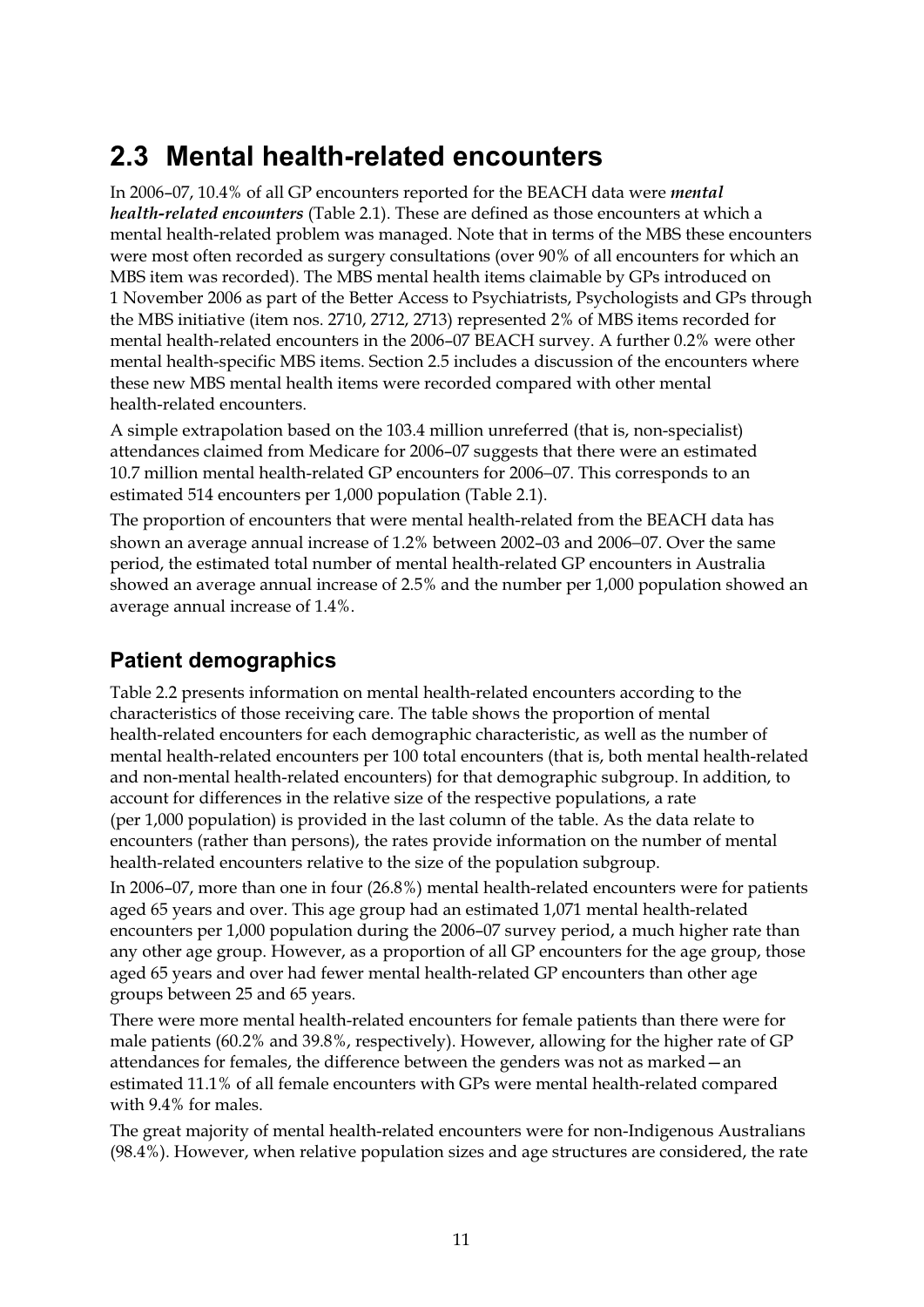of mental health-related GP encounters for Aboriginal and Torres Strait Islander peoples (479 per 1,000 population) was about the same as that for non-Indigenous Australians (468 per 1,000 population). Indigenous Australians had a higher proportion of mental health-related GP encounters than non-Indigenous Australians (17.6% versus 10.6%).

Similarly, while mental health-related encounters were more numerous among people living in major cities, once population sizes and age structures were taken into account the differences between the remoteness areas were less pronounced.

|                                  | Per cent of<br>total mental<br>health-related | Rate (per 100<br>demographic<br>group-specific | 95% lower<br>confidence | 95% upper<br>confidence | <b>Estimated</b><br>encounters<br>per 1,000 |
|----------------------------------|-----------------------------------------------|------------------------------------------------|-------------------------|-------------------------|---------------------------------------------|
| <b>Patient demographics</b>      | encounters <sup>(a)</sup>                     | encounters)                                    | limit                   | limit                   | population <sup>(b)</sup>                   |
| Age (years)                      |                                               |                                                |                         |                         |                                             |
| Less than 15                     | 2.6                                           | 2.4                                            | 2.0                     | 2.7                     | 69                                          |
| $15 - 24$                        | 7.0                                           | 8.0                                            | 7.3                     | 8.8                     | 263                                         |
| $25 - 34$                        | 13.5                                          | 12.8                                           | 11.8                    | 13.8                    | 496                                         |
| $35 - 44$                        | 17.4                                          | 14.7                                           | 13.7                    | 15.6                    | 606                                         |
| $45 - 54$                        | 18.0                                          | 13.5                                           | 12.6                    | 14.3                    | 677                                         |
| $55 - 64$                        | 14.6                                          | 10.6                                           | 9.9                     | 11.3                    | 698                                         |
| $65+$                            | 26.8                                          | 9.9                                            | 9.4                     | 10.5                    | 1,071                                       |
| <b>Sex</b>                       |                                               |                                                |                         |                         |                                             |
| Male                             | 39.8                                          | 9.4                                            | 8.9                     | 9.9                     | 414                                         |
| Female                           | 60.2                                          | 11.1                                           | 10.6                    | 11.6                    | 587                                         |
| Indigenous status <sup>(c)</sup> |                                               |                                                |                         |                         |                                             |
| <b>Indigenous Australians</b>    | 1.6                                           | 17.6                                           | 13.5                    | 21.6                    | 479                                         |
| Non-Indigenous                   | 98.4                                          | 10.6                                           | 10.1                    | 11.1                    | 468                                         |
| <b>Remoteness area</b>           |                                               |                                                |                         |                         |                                             |
| Major cities                     | 68.3                                          | 10.1                                           | 9.6                     | 10.7                    | 515                                         |
| Inner regional                   | 21.0                                          | 11.2                                           | 10.4                    | 11.9                    | 491                                         |
| Outer regional                   | 9.3                                           | 10.6                                           | 9.6                     | 11.7                    | 456                                         |
| Remote and Very remote           | 1.4                                           | 9.9                                            | 7.9                     | 11.8                    | 315                                         |
| <b>Total</b>                     | 100.0                                         | 10.4                                           | 9.9                     | 10.8                    | 514                                         |

| Table 2.2: Patient demographics for mental health-related encounters, BEACH, 2006–07 |  |  |  |
|--------------------------------------------------------------------------------------|--|--|--|
|                                                                                      |  |  |  |

(a) The percentages shown do not include those encounters for which the demographic information was missing and/or not reported.

(b) Estimated encounter rates were directly age-standardised, with the exception of age, which is a crude rate, as detailed in Appendix 2.

(c) Information on this data element was missing or not reported for more than 5% of encounters.

*Source:* BEACH survey of general practice activity.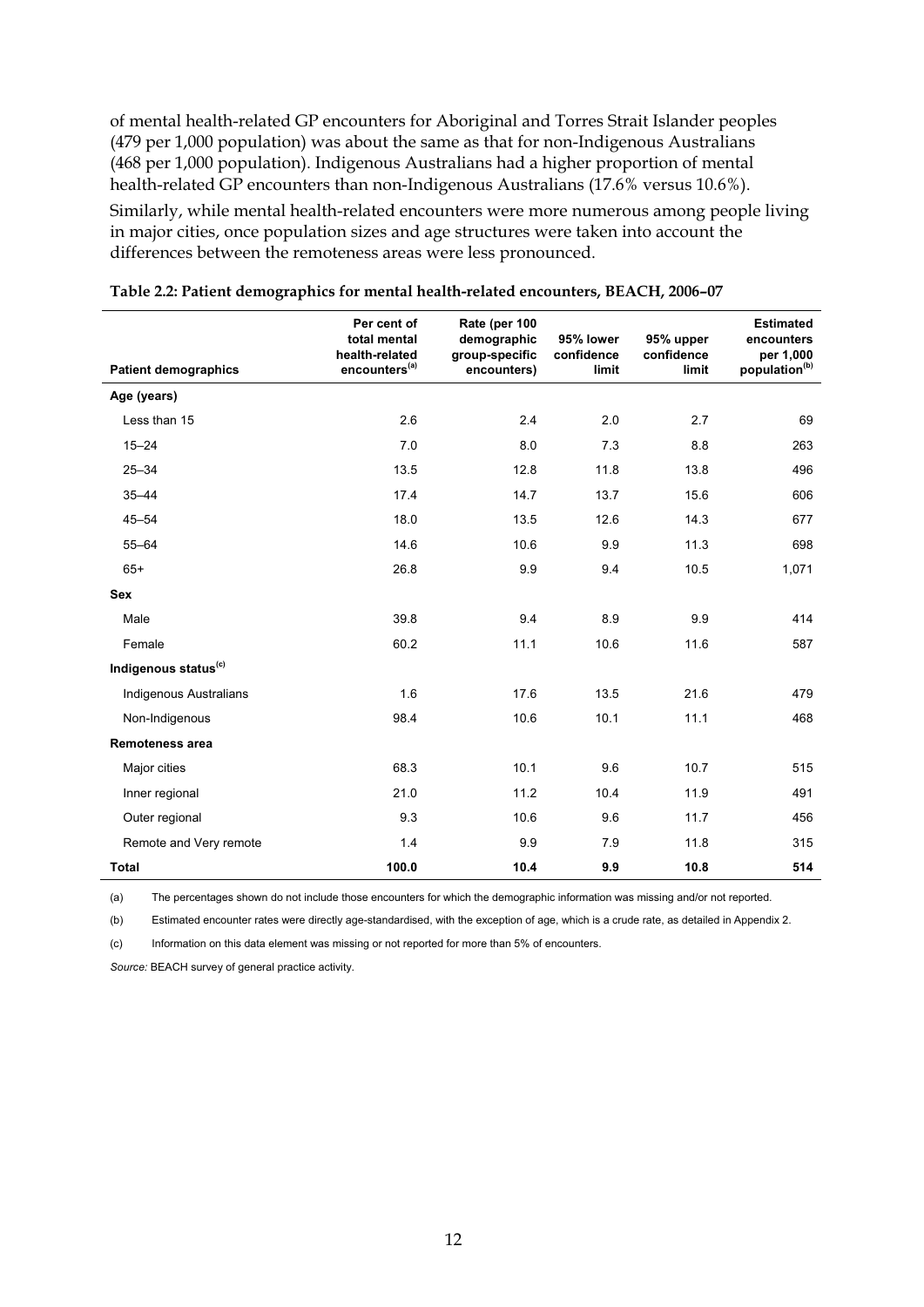Figure 2.1 shows the age-sex distribution of patients at mental health-related encounters. The largest proportion of mental health-related encounters for both males and females were for those aged 65 years and over, especially for females. Consideration of the data in this chart should take into account the larger population of females compared with males in those aged 65 years and over, and the predominance of female patients in GP encounters. The rates presented in Table 2.2 take into account these factors.



### **Mental health-related problems managed**

In the 2006–07 BEACH survey, *mental health-related problems* were managed at a rate of 10.9 per 100 encounters. Table 2.3 presents data on the 10 most frequently reported mental health-related problems managed. *Depression* (ICPC-2 codes P03, P76) was the most frequently managed mental health-related problem in 2006–07, accounting for 33.6% of all mental health-related problems managed, and 2.5% of all health problems managed.

*Anxiety* (P01, P74) was the next most frequently reported mental health-related problem managed (15.9% of all mental health-related problems managed and 1.2% of all problems managed), followed by *Sleep disturbance* (P06; 14.3% of all mental health-related problems managed and 1.1% of all problems managed).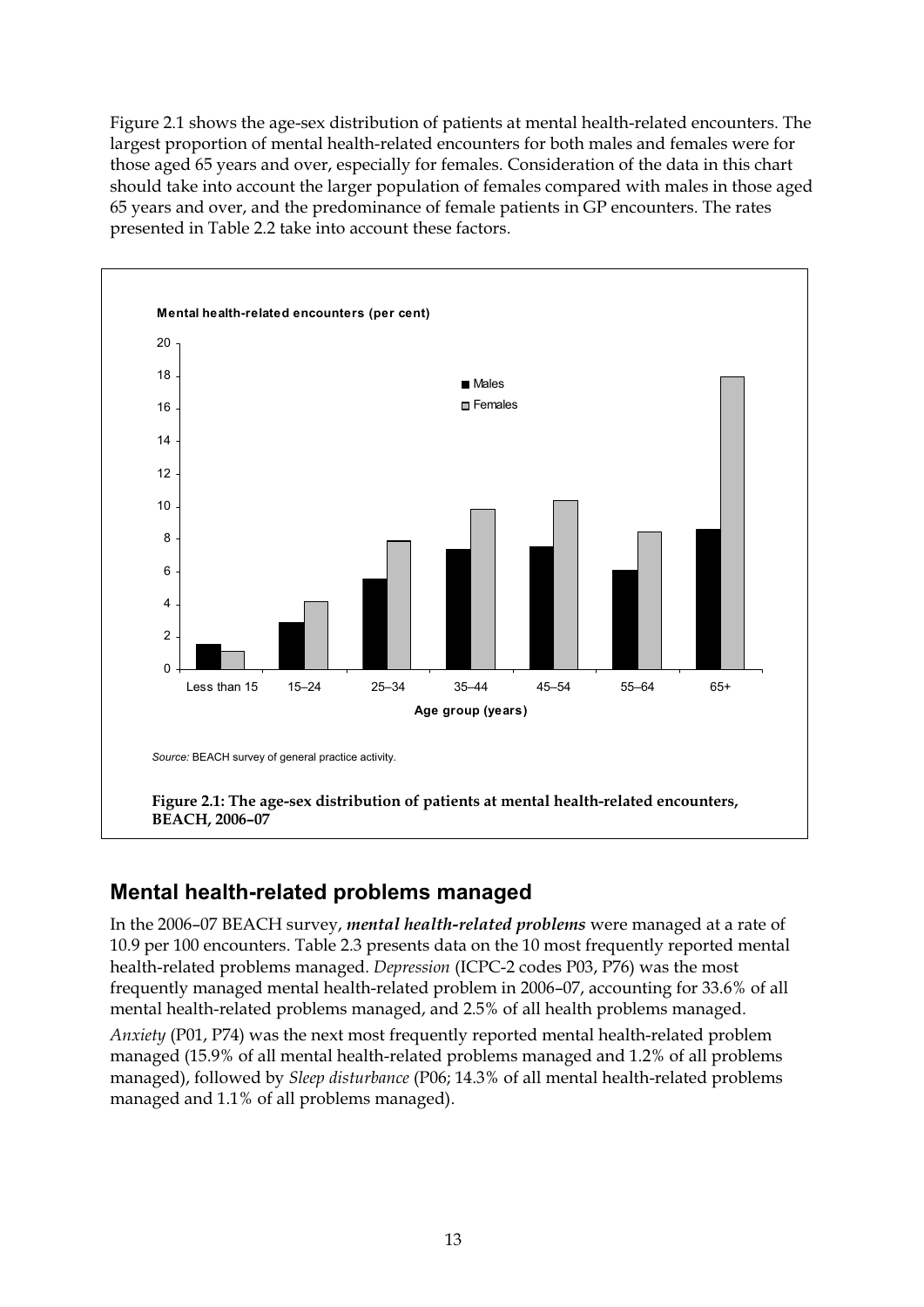| ICPC-2 code     | Problem managed       | Per cent of<br>total mental<br>health-related<br>problems | Per cent<br>of total<br>problems | Rate (per 100<br>encounters) | 95% lower<br>confidence<br>limit | 95% upper<br>confidence<br>limit |
|-----------------|-----------------------|-----------------------------------------------------------|----------------------------------|------------------------------|----------------------------------|----------------------------------|
| P03, P76        | Depression            | 33.6                                                      | 2.5                              | 3.7                          | 3.5                              | 3.8                              |
| P01, P74        | Anxiety               | 15.9                                                      | 1.2                              | 1.7                          | 1.6                              | 1.8                              |
| P06             | Sleep disturbance     | 14.3                                                      | 1.1                              | 1.6                          | 1.4                              | 1.7                              |
| P02             | Acute stress reaction | 5.5                                                       | 0.4                              | 0.6                          | 0.5                              | 0.7                              |
| P70             | Dementia              | 4.2                                                       | 0.3                              | 0.5                          | 0.4                              | 0.5                              |
| P72             | Schizophrenia         | 3.9                                                       | 0.3                              | 0.4                          | 0.4                              | 0.5                              |
| P <sub>19</sub> | Drug abuse            | 3.4                                                       | 0.3                              | 0.4                          | 0.3                              | 0.5                              |
| P <sub>17</sub> | Tobacco abuse         | 3.2                                                       | 0.2                              | 0.3                          | 0.3                              | 0.4                              |
| P15, P16        | Alcohol abuse         | 2.7                                                       | 0.2                              | 0.3                          | 0.3                              | 0.3                              |
| P73             | Affective psychosis   | 1.7                                                       | 0.1                              | 0.2                          | 0.2                              | 0.2                              |
|                 | Other                 | 11.7                                                      | 0.9                              | 1.3                          | 1.2                              | 1.4                              |
|                 | Total                 | 100.0                                                     | 7.4                              | 10.9                         | 10.5                             | 11.4                             |

**Table 2.3: The 10 most frequent mental health-related problems managed, BEACH, 2006–07** 

*Source:* BEACH survey of general practice activity.

### **Management of mental health-related problems**

Table 2.4 presents the most common types of management reported for mental health-related problems. The most common way in which a mental health-related problem was managed was through a medication being prescribed, supplied or recommended by the GP: two-thirds were handled in this way. Antidepressants were the most commonly prescribed, recommended or supplied medication (26.9 per 100 mental health-related problems managed), followed by anxiolytics (13.7) and hypnotics and sedatives (13.0).

The second most common form of management was the GP providing a procedure, other treatment or counselling (42.8 per 100 mental health-related problems managed). By far the most common of these was psychological counselling (24.7 per 100 mental health-related problems managed).

Pathology was ordered at a rate of 15.2 tests per 100 mental health-related problems managed. The most common pathology tests ordered were for full blood count (3.1 per 100 mental health-related problems managed), liver function tests (1.4) and thyroid-stimulating hormone tests (1.3).

A referral was given at a rate of 10.9 per 100 mental health-related problems managed. The most common referrals given were to psychologists (3.6 per 100 mental health-related problems managed) and to psychiatrists (1.9). This pattern of referrals has reversed since data from the 2003–04 survey were analysed (AIHW 2007e). Previously, the rate of referrals to psychiatrists was 2.3 per 100 (lower confidence limit 2.0, upper confidence limit 2.7) compared with 1.6 per 100 (lower confidence limit 1.3, upper confidence limit 2.0) referred to psychologists. This turnaround may have been influenced by the introduction of new Medicare items in November 2006 covering attendances by psychologists, part of the Better Access to Psychiatrists, Psychologists and GPs through the MBS initiative.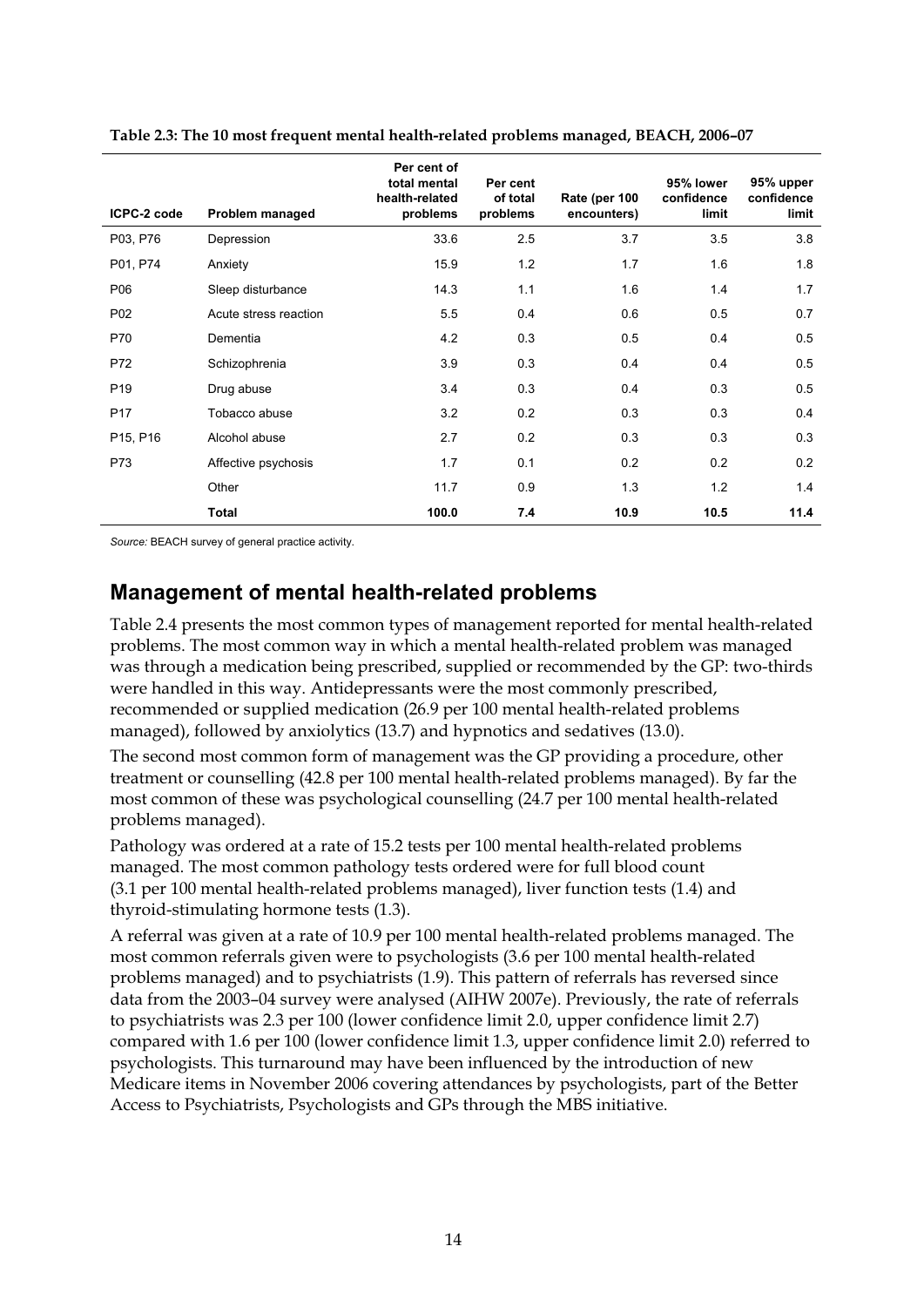| Type of management                                                    |                                                                 | Rate (per<br>100 mental<br>health-<br>related<br>problems) | 95% lower<br>confidence<br>limit | 95% upper<br>confidence<br>limit | <b>Rate for</b><br>2003-04<br><b>BEACH</b><br>survey |
|-----------------------------------------------------------------------|-----------------------------------------------------------------|------------------------------------------------------------|----------------------------------|----------------------------------|------------------------------------------------------|
| Medication prescribed, recommended or supplied <sup>(a)</sup>         |                                                                 | 66.7                                                       | 64.6                             | 68.8                             | 69.4                                                 |
| <b>N06A</b>                                                           | Antidepressants                                                 | 26.9                                                       | 25.5                             | 28.3                             | 27.8                                                 |
| N <sub>05</sub> B                                                     | Anxiolytics                                                     | 13.7                                                       | 12.5                             | 14.9                             | 14.2                                                 |
| <b>N05C</b>                                                           | Hypnotics and sedatives                                         | 13.0                                                       | 12.0                             | 13.9                             | 13.7                                                 |
| <b>N05A</b>                                                           | Antipsychotics                                                  | 5.0                                                        | 4.4                              | 5.6                              | 5.4                                                  |
|                                                                       | Other                                                           | 8.1                                                        | 7.1                              | 9.2                              | 8.3                                                  |
| Procedures, other treatment, counselling <sup>(b)</sup>               |                                                                 | 42.8                                                       | 40.4                             | 45.2                             | 47.3                                                 |
| P58001, P58002,<br>P58004-P58007,<br>P58013-P58015.<br>P58018, P58019 |                                                                 | 24.7                                                       | 23.1                             | 26.4                             | 25.2                                                 |
|                                                                       | Counselling - psychological<br>Counselling/advice/education -   |                                                            |                                  |                                  |                                                      |
| P45004, P58008                                                        | smoking                                                         | 2.6                                                        | 2.1                              | 3.1                              | 2.1                                                  |
| P45001, P45002                                                        | Advice/education/observe/wait -<br>psychological                | 2.5                                                        | 1.9                              | 3.0                              | 3.0                                                  |
| P45007, P58011, P58017                                                | Counselling/advice/education -<br>stress management, relaxation | 2.2                                                        | 1.7                              | 2.6                              | $\sim$ $\sim$                                        |
| P45005, P58009                                                        | Counselling/advice/education -<br>alcohol                       | 1.7                                                        | 1.4                              | 2.0                              | 1.8                                                  |
| A45015, A48003,<br>A48005-A48011                                      | Review/change/administer -<br>medication                        | $\sim$ $\sim$                                              | $\sim$ $\sim$                    | $\sim$ $\sim$                    | 3.4                                                  |
|                                                                       | Other                                                           | 9.2                                                        | 8.3                              | 10                               | 11.8                                                 |
| Pathology <sup>(b)</sup>                                              |                                                                 | 15.2                                                       | 13.4                             | 17                               | 8.2                                                  |
| A34011                                                                | Test - full blood count                                         | 3.1                                                        | 2.7                              | 3.5                              | 1.7                                                  |
| D34008                                                                | Test - liver function                                           | 1.4                                                        | 1.2                              | 1.7                              | 0.9                                                  |
| T34028                                                                | Test - thyroid-stimulating hormone                              | 1.3                                                        | 1.1                              | 1.6                              | 0.6                                                  |
| T34015                                                                | Test - thyroid function                                         | 0.7                                                        | 0.5                              | $\mathbf{1}$                     | 0.4                                                  |
| A34010                                                                | Test - electrolytes/urea/creatinine                             | 0.7                                                        | 0.5                              | 0.9                              | $\sim$ $\sim$                                        |
| A34021                                                                | Test - electrolytes and liver function                          | $\sim$ $\sim$                                              | $\sim$ $\sim$                    | $\sim$ $\sim$                    | 0.4                                                  |
|                                                                       | Other                                                           | 7.9                                                        | 6.9                              | 8.8                              | 4.2                                                  |
| Referral <sup>(b)</sup>                                               |                                                                 | 10.9                                                       | 9.9                              | 11.8                             | 10.2 <sub>1</sub>                                    |
| P66003                                                                | Referral to psychologist                                        | 3.6                                                        | 3.1                              | 4.1                              | 1.6                                                  |
| P67002                                                                | Referral to psychiatrist                                        | 1.9                                                        | 1.6                              | 2.3                              | 2.3                                                  |
| A67004                                                                | Referral to paediatrician                                       | 0.6                                                        | 0.4                              | 0.8                              | . .                                                  |
| A68011                                                                | Referral (unspecified)                                          | 0.5                                                        | 0.3                              | 0.7                              | . .                                                  |
| P67006                                                                | Referral to sleep clinic                                        | 0.5                                                        | 0.3                              | 0.7                              | $\ddot{\phantom{1}}$                                 |
| P66006                                                                | Referral to drug and alcohol<br>professional                    | $\ddot{\phantom{0}}$                                       | $\ddot{\phantom{0}}$             | $\sim$ $\sim$                    | 0.7                                                  |
| P66005                                                                | Referral to mental health team                                  | . .                                                        | $\ddot{\phantom{1}}$             | $\sim$                           | 0.6                                                  |
| P66004                                                                | Referral to counsellor                                          | . .                                                        | $\ddot{\phantom{0}}$             | $\sim$ $\sim$                    | 0.5                                                  |
|                                                                       | Other                                                           | 3.7                                                        | 3.2                              | 4.2                              | 4.2                                                  |

#### **Table 2.4: Most common types of management of mental health-related problems, BEACH, 2006–07**

(a) Pharmaceuticals prescribed, recommended or supplied by GPs are grouped into Anatomical Therapeutic Chemical (ATC) categories.

(b) Grouped according to ICPC-2 PLUS codes (see Appendix 3 for more information).

. . Not applicable.

*Source:* BEACH survey of general practice activity.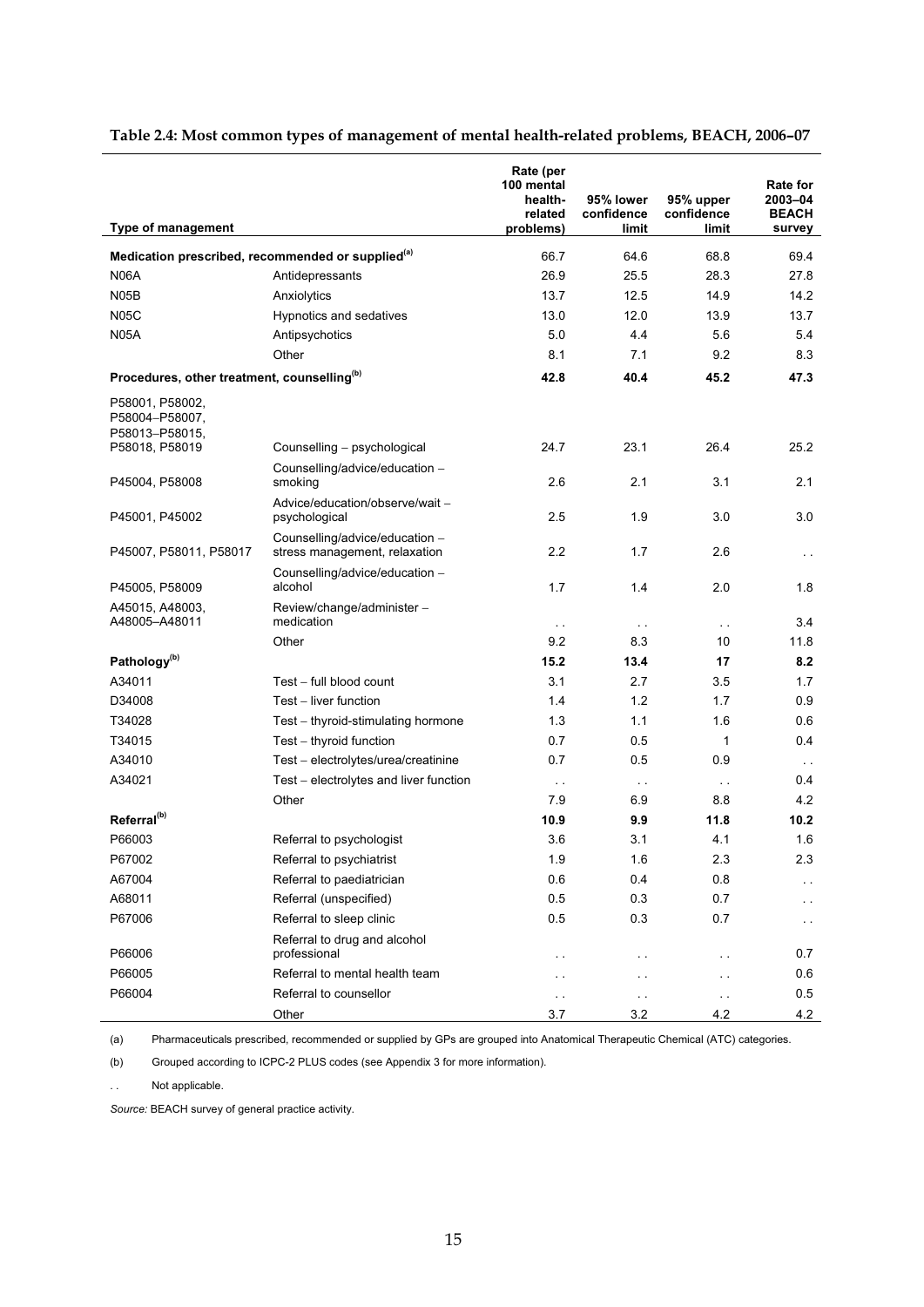## **2.4 Additional general practice activity**

In addition to the 10.9 per 100 GP encounters where a mental health-related problem was managed, there were 2.3 per 100 total GP encounters in the 2006–07 BEACH survey which did not involve a specific mental health-related problem but where:

- a management procedure, treatment, counselling and/or referral classified in the psychological chapter of the ICPC–2 was provided; and/or,
- a medication classified in the main psychological groups in the Anatomical Therapeutic Chemical (ATC) classification was prescribed, recommended or supplied (Table 2.5).

A list of the 'P' chapter codes for procedures, treatments, counselling and referrals and the ATC group codes for medications is provided in Appendix 4. As these encounters did not involve a specific mental health-related problem managed, they were not classified as mental health-related encounters, as defined earlier in this chapter. Often, however, these encounters involved a generic request for a prescription or a referral. Sometimes they related to problems with relationships or other life issues which resulted in psychological management by the GP. Almost invariably the encounter was recorded simply as a surgery consultation in terms of MBS items; in only three encounters was a new mental health-specific MBS item recorded.

An extrapolation based on the 103.4 million non-specialist attendances claimed from Medicare for 2006–07 suggests that these additional encounters in the BEACH data set equate to an estimated 2.3 million additional encounters for 2006–07. In turn, this corresponds to an estimated 112 encounters per 1,000 population. Note that how much these additional encounters are related to mental health is unknown.

|                                       | Type of psychologically-related activity                                                                  |                                     | Per cent of                                                  |
|---------------------------------------|-----------------------------------------------------------------------------------------------------------|-------------------------------------|--------------------------------------------------------------|
| Psychologically-related<br>medication | Psychologically-related<br>management <sup>(b)</sup>                                                      | Psychologically-related<br>referral | other encounters with<br>psychologically-related<br>activity |
| ✓                                     |                                                                                                           |                                     | 57.3                                                         |
|                                       |                                                                                                           |                                     | 37.8                                                         |
|                                       |                                                                                                           |                                     | 2.8                                                          |
| ✓                                     | ✓                                                                                                         |                                     | 1.4                                                          |
|                                       |                                                                                                           |                                     | 0.3                                                          |
|                                       |                                                                                                           |                                     | 0.3                                                          |
| ✓                                     |                                                                                                           |                                     | 0.0                                                          |
| Subtotal medications                  |                                                                                                           |                                     | 59.1                                                         |
|                                       | Subtotal management                                                                                       |                                     | 39.5                                                         |
|                                       |                                                                                                           | Subtotal referrals                  | 3.4                                                          |
|                                       | Total psychologically-related activity in other <sup>(a)</sup> general practice encounters <sup>(c)</sup> |                                     | 100.0                                                        |

**Table 2.5: Psychologically-related activity in other(a) general practice encounters, BEACH, 2006–07** 

(a) These encounters did not involve a specific mental health-related problem managed (that is, a problem managed that was classified in the psychological chapter of the ICPC-2), but did include either a clinical treatment and/or referral that was classified in the psychological chapter of the ICPC-2, and/or a prescription for medication classified as psychological in the ATC classification.

(b) Management covers procedures, other treatments and counselling.

(c) The subtotals do not add to the total due to row counts appearing in more than one subtotal.

*Source:* BEACH survey of general practice activity.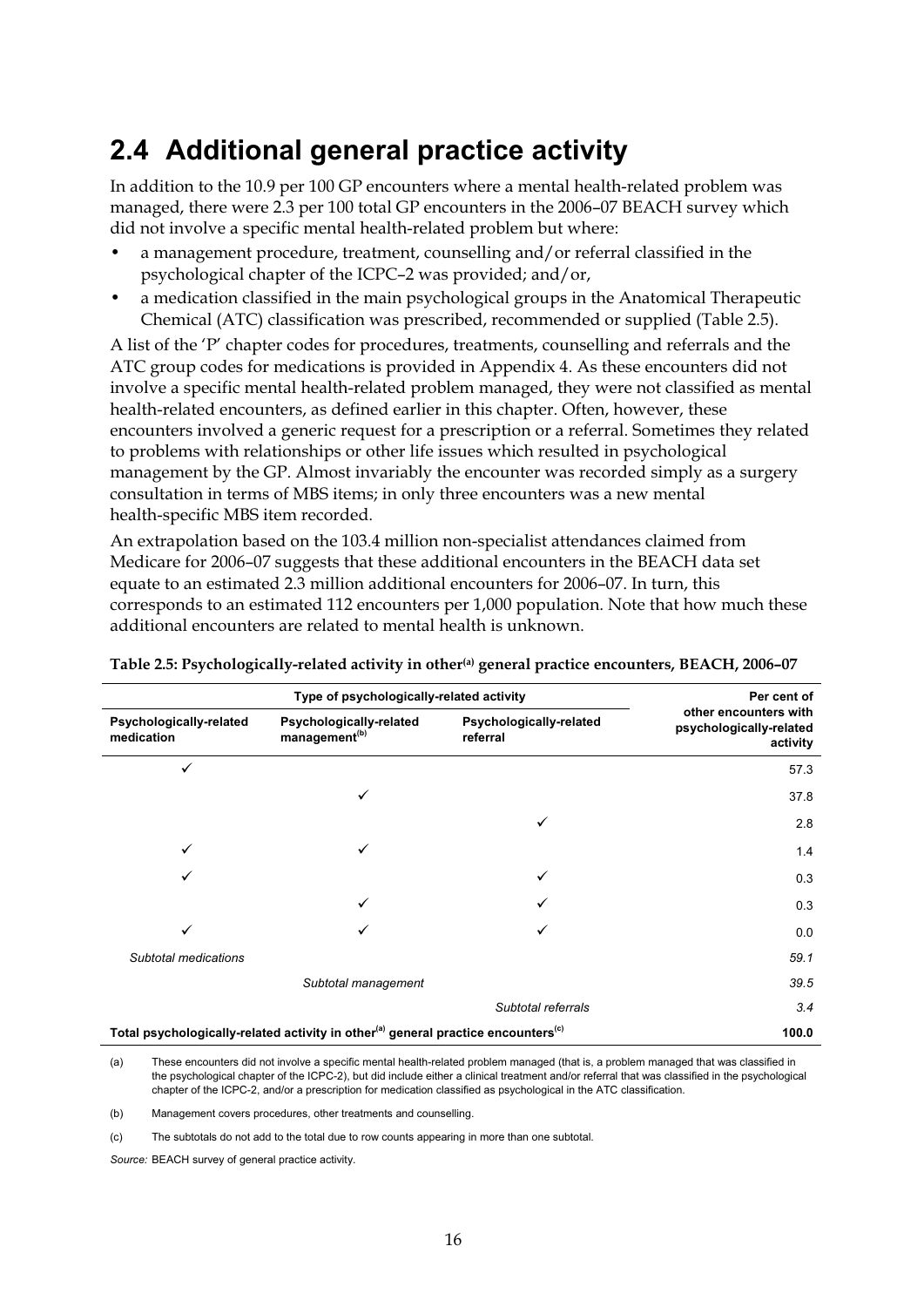More than half of these additional encounters (59.1%) consisted of a medication being prescribed, recommended or supplied that was classified in the main psychological groups in the ATC classification, without the reporting of a specific psychological problem managed. The most common of these medications were antidepressants (35.4%), followed by anxiolytics (33.5%). The medications were most commonly prescribed, recommended or supplied for general and unspecified prescription requests and renewals (30.7% of the problems managed for this group of additional encounters) and back symptoms and complaints (7%).

For 39.5% of these additional encounters, a procedure, treatment or counselling classified as psychological was reported. The most common type of management was counselling, advice or education with regard to lifestyle (35.2%) and counselling, advice or education with regard to smoking (26.2%). This management was most commonly provided for hypertension (11.9% of the problems managed for this group of additional encounters).

For 3.4% of the additional encounters, a referral classified as psychological was provided. The most common of these referrals were referral to a psychologist (46.9%), a psychiatrist (19.5%) and a sleep clinic (14.8%). At these encounters, the referrals were most commonly given for marital and relationship problems (17.8% of the problems managed for this group of additional encounters).

## **2.5 Mental health-specific Medicare Benefits Schedule items for general practice**

Since 2002 several additional items have been included on the MBS to support GPs coordinating the treatment needs of patients with mental health-related problems:

- The 2002 Better Outcomes in Mental Health Care initiative, designed to improve community access to quality primary mental health services by providing better education and training for GPs and more support from allied health professionals and psychiatrists, introduced new MBS items for eligible GPs under the headings 3 Step Mental Health Process and Focussed Psychological Strategies.
- The 2006 Better Access to Psychiatrists, Psychologists and GPs through the MBS initiative, designed to improve access to, and better teamwork between, psychiatrists, clinical psychologists, GPs and other allied health professionals, introduced GP Mental Health Care Plans as well as psychiatrist and allied health worker items which are linked to these plans.

The MBS groups, subgroups and item numbers associated with these initiatives are detailed in Appendix 1.

This section reviews the use of these MBS items by GPs through analysis of both MBS data and BEACH survey data. The tables in this section show the numbers of patients and/or services for each of the main groups of MBS-subsidised specific mental health services provided by GPs and other medical practitioners (OMPs). These are MBS items that 'define services for which Medicare rebates are payable where GPs undertake early intervention, assessment and management of patients with mental disorders' (DoHA 2007a) as distinct from general surgery consultations where a mental health-related problem is managed (see Key concepts).

There were 599,337 MBS-subsidised mental health services provided by GPs and OMPs in 2006–07 (Table 2.6). The great majority (91%) of these services were for the preparation or review of GP Mental Health Care Plans. This group of items was only introduced on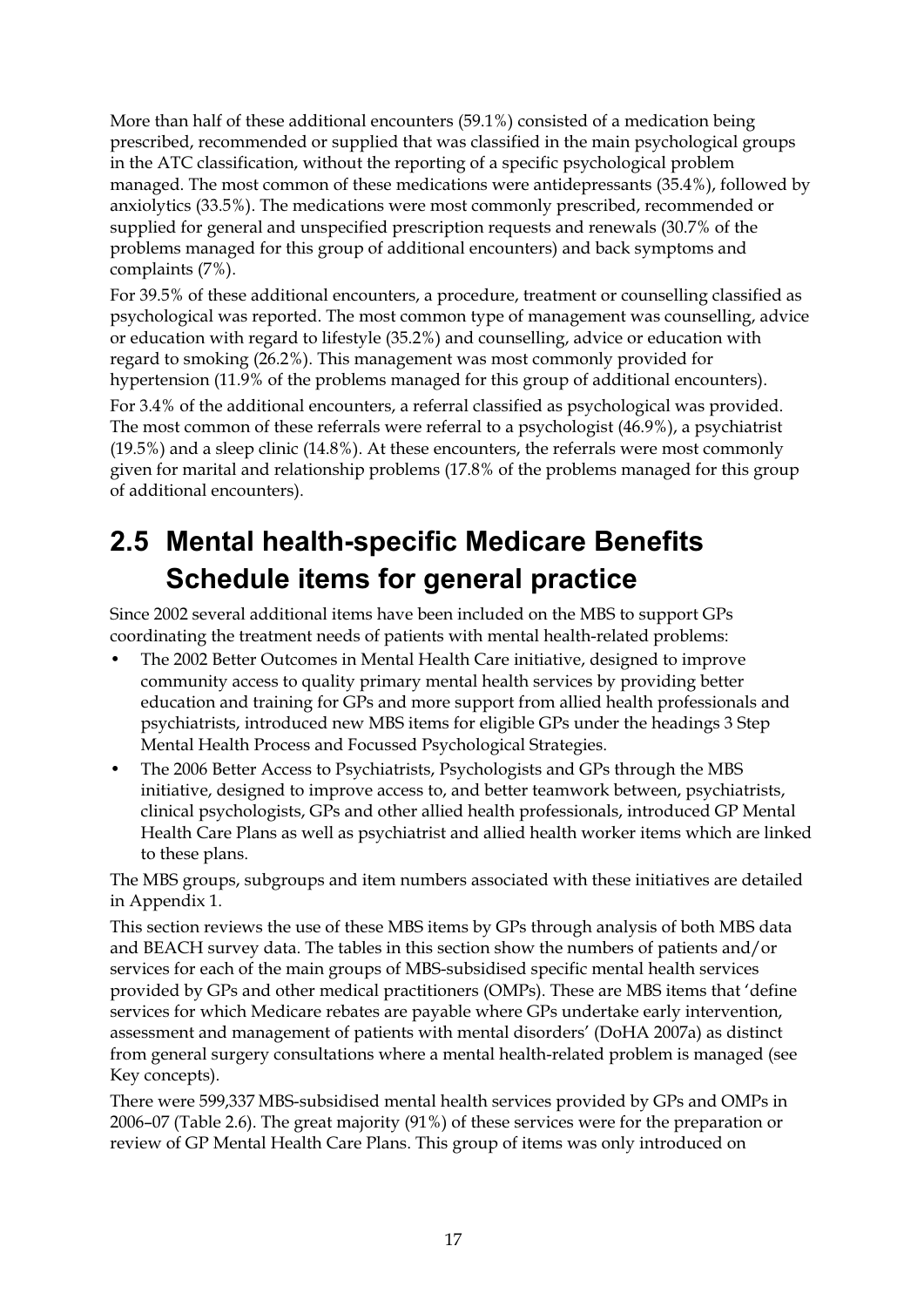1 November 2006 so the 546,515 claims do not relate to a full year. The other GP/OMP MBS items shown in Table 2.6 are all for the full financial year 2006–07.

| Item group <sup>(a)</sup>                | $2002 - 03$   | 2003-04       | $2004 - 05$   | 2005-06   | 2006-07 |
|------------------------------------------|---------------|---------------|---------------|-----------|---------|
| <b>GP Mental Health Care Plans</b>       | $\sim$ $\sim$ | $\sim$ $\sim$ | $\sim$ $\sim$ | $\cdot$ . | 546,515 |
| <b>Focussed Psychological Strategies</b> | 2.779         | 17.523        | 25.450        | 30.261    | 36,779  |
| 3 Step Mental Health - GPs               | 7.479         | 13.411        | 16.099        | 25.005    | 15,535  |
| 3 Step Mental Health - OMPs              | 406           | 958           | 1.049         | 917       | 508     |
| Total                                    | 10.664        | 31.892        | 42.598        | 56.183    | 599,337 |

**Table 2.6: MBS-subsidised specific GP/OMP mental health services, by item group of service provided, 2002–03 to 2006–07** 

(a) See the Medicare Benefits Schedule data section of Appendix 1 for a listing of these item groups.

Not applicable.

*Source:* Medicare Benefits Schedule data (DoHA).

The BEACH survey asks GPs to record an MBS item for each encounter. Analysis of the data collected for encounters where a mental health-related problem was managed (or a psychologically-related management procedure, treatment, counselling, referral or medication was provided, even though another type of problem was managed) showed that in over 90% of these encounters the MBS item recorded was for some form of surgery consultation (Table 2.7). For 2.2% of these encounters an MBS item designated specifically as a mental health service was recorded.

The mental health-specific GP items introduced on 1 November 2006 as part of the Better Access to Psychiatrists, Psychologists and GPs through the MBS initiative (items 2710, 2712 and 2713) accounted for 0.3% of MBS items recorded for BEACH, 2006–07 across all encounters. Converted to a population estimate, this suggests that these items were billed for around 244,000 GP encounters from November 2006 to March 2007 when the BEACH survey year concluded. The 95% confidence interval on this estimate ranges from 178,000 to 310,000. Medicare Australia data indicate that 301,000 claims for these items were processed in this period, so the BEACH estimate is consistent with the MBS administrative data.

The analysis of BEACH survey data earlier in this chapter showed that GPs had an estimated 10.7 million encounters in 2006–07 where at least one mental health-related problem was managed, plus another 2.3 million (estimated) additional encounters where a psychologically-related management procedure, treatment, counselling, referral or medication was provided. Given the compatibility of the BEACH estimates with the MBS administrative data demonstrated above, the 0.6 million MBS-subsidised specific mental health services provided by GPs and OMPs in 2006–07 (Table 2.6) can be subtracted from these estimates, to indicate that there were over 12 million estimated GP mental health-related encounters that did not result in claims for mental health-specific MBS items.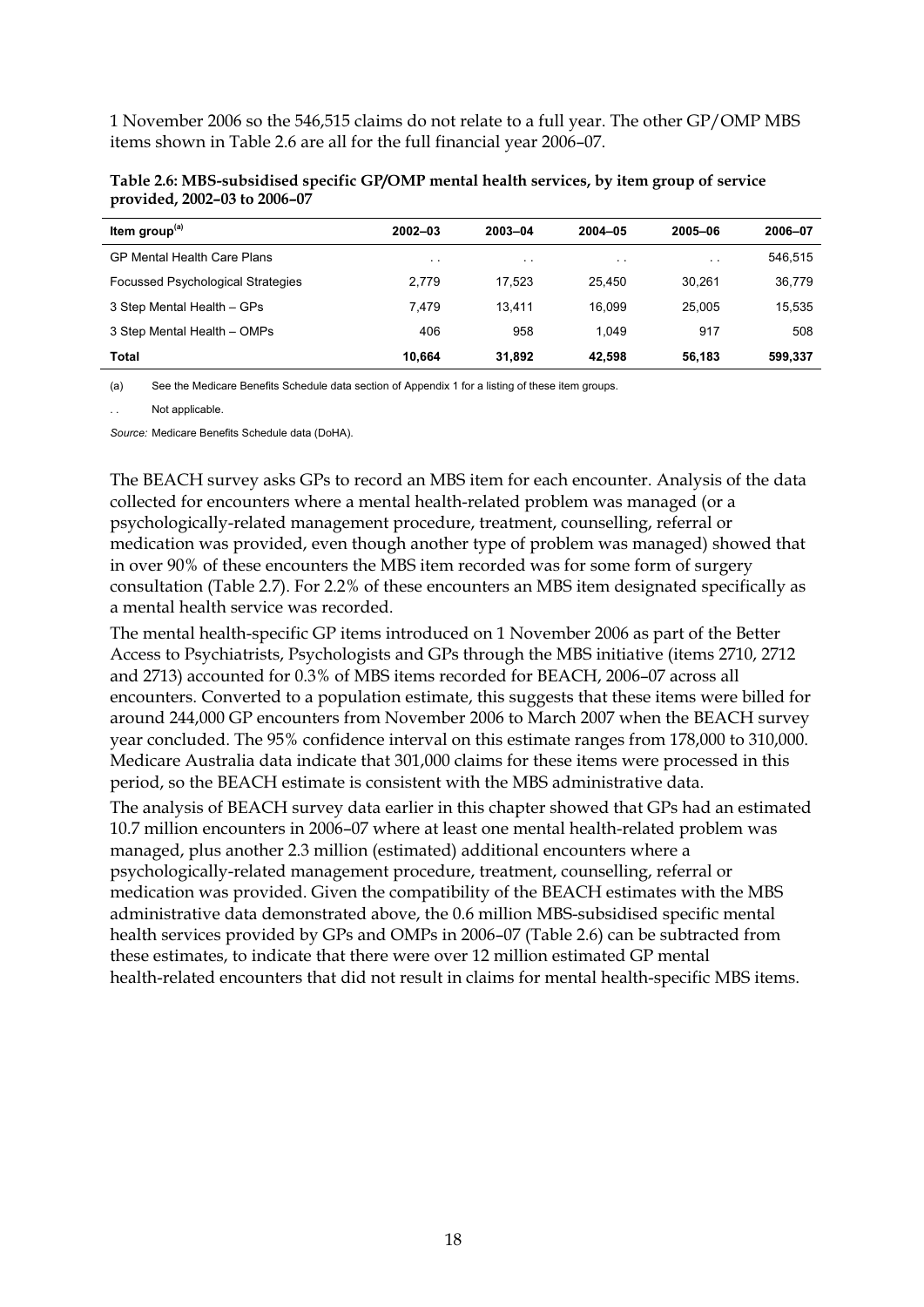|      |                           |                                                                                                       |                | Per cent of total MBS items<br>for mental health-related<br>encounters |
|------|---------------------------|-------------------------------------------------------------------------------------------------------|----------------|------------------------------------------------------------------------|
| Rank | <b>MBS</b> item<br>number | Item description                                                                                      | Item           | <b>Cumulative</b>                                                      |
| 1    | 23                        | Surgery consultation - level 'B' (standard)                                                           | 67.9           | 67.9                                                                   |
| 2    | 36                        | Surgery consultation - level 'C' (long)                                                               | 20             | 87.9                                                                   |
| 3    | 35                        | Consultation at a residential aged care facility - level 'B'                                          | 2.5            | 90.4                                                                   |
| 4    | 44                        | Surgery consultation - level 'D' (prolonged)                                                          | 2.2            | 92.6                                                                   |
| 5    | 2710                      | GP mental health care plan - preparation                                                              | 1.2            | 93.8                                                                   |
| 6    | 24                        | Home visit - level 'B'                                                                                | 0.9            | 94.6                                                                   |
| 7    | 3                         | Surgery consultation - level 'A' (short)                                                              | 0.8            | 95.5                                                                   |
| 8    | 2713                      | GP mental health care plan - surgery consultation                                                     | 0.7            | 96.2                                                                   |
| 9    | 5020                      | Surgery consultation - after hours - level 'B'                                                        | 0.6            | 96.8                                                                   |
| 10   | 721                       | GP management plan - preparation                                                                      | 0.4            | 97.1                                                                   |
| 11   | 25                        | Consultation at an institution other than a hospital or residential<br>aged care facility - level 'B' | 0.3            | 97.5                                                                   |
| 12   | 33                        | Consultation at a hospital - level 'B'                                                                | 0.2            | 97.7                                                                   |
| 17   | 2574                      | Completion of the 3 Step Mental Health Process - surgery<br>consultation - level 'C'                  | 0.1            | 98.5                                                                   |
| 21   | 2712                      | GP mental health care plan - review                                                                   | 0.1            | 98.9                                                                   |
| 32   | 2721                      | Focussed psychological strategies - surgery consultation                                              | 0.04           | 99.5                                                                   |
| 35   | 2725                      | Focussed psychological strategies - surgery consultation<br>(extended)                                | 0.03           | 99.6                                                                   |
| 41   | 2577                      | Completion of the 3 Step Mental Health Process – surgery<br>consultation - level 'D'                  | 0.02           | 99.8                                                                   |
|      |                           | Subtotal - Better Access items introduced 1 November 2006 <sup>(b)</sup>                              | $\overline{2}$ | $\sim$                                                                 |
|      |                           | Subtotal – Better Outcomes in Mental Health Care items introduced in 2002 <sup>(b)</sup>              | 0.2            | $\sim$                                                                 |

#### **Table 2.7: Selected(a) MBS items recorded for mental health-related encounters, BEACH, 2006–07**

(a) Top 12, plus items which were part of the 2002 and 2006 initiatives.

(b) See the Medicare Benefits Schedule data section of Appendix 1 for a listing of these items.

. . Not applicable.

*Source:* BEACH survey of general practice activity.

For those GP encounters where the new Better Access to Psychiatrists, Psychologists and GPs through the MBS items were recorded, the 'P' code problems managed were distributed as shown in Figure 2.2. For comparison, Figure 2.2 also shows the distribution of 'P' code problems managed where an MBS item other than one of the new mental health-specific items was recorded. The new items tended to be recorded comparatively more for depressive and anxiety disorders and affective psychosis, and comparatively less for conditions such as sleep disturbance, dementia and tobacco abuse.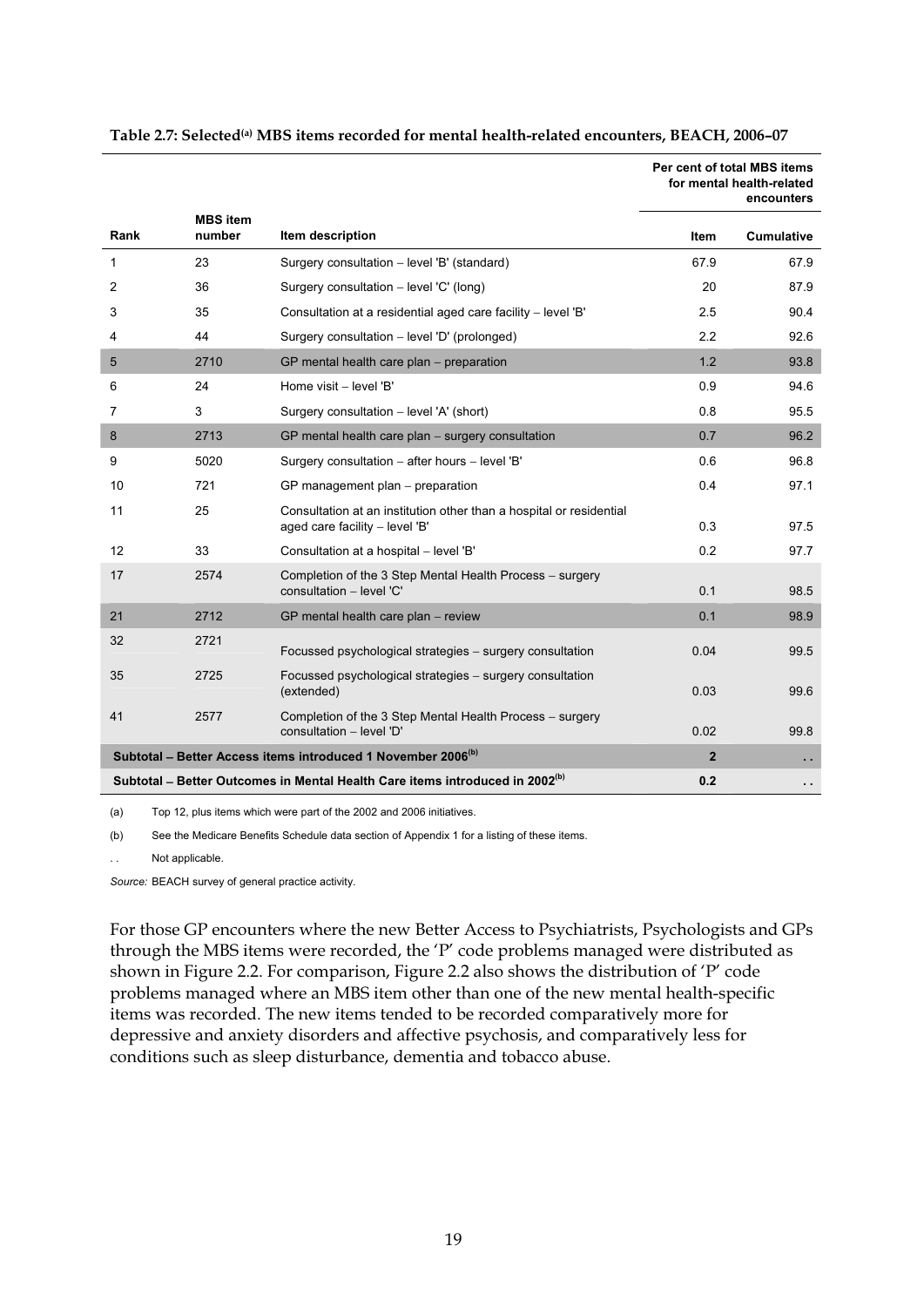

Table 2.8 shows the demographic and geographic distribution of patients in receipt of mental health-specific GP and OMP MBS items. In terms of both absolute numbers and population-adjusted rates, females and people aged 35–44 years were the biggest consumers of these services. Females received nearly twice as many of these services as males. The majority of consumers of these services were resident in major cities, however once population size was taken into account, residents of inner regional, outer regional and remote areas all had higher rates of usage.

The geographical distribution for each of the component item groups making up the mental health-specific GP and OMP MBS items can be seen in Table 2.9. While the number of patients and services is greatest in major cities for each item group, the rate of usage by residents of major cities is actually lower than that for the other regions (except for very remote in the case of GP Mental Health Care Plans which is well below all other regions).

Table 2.10 shows that allowing for state/territory population size, the rate of MBS-subsidised specific mental health services provided by GPs and OMPs was highest in Victoria (33.4 per 1,000) and lowest in the Northern Territory (12.1 per 1,000). New South Wales also has a relatively high rate (30.7 per 1000) and there is a significant positive correlation between these rates and the state/territory population size.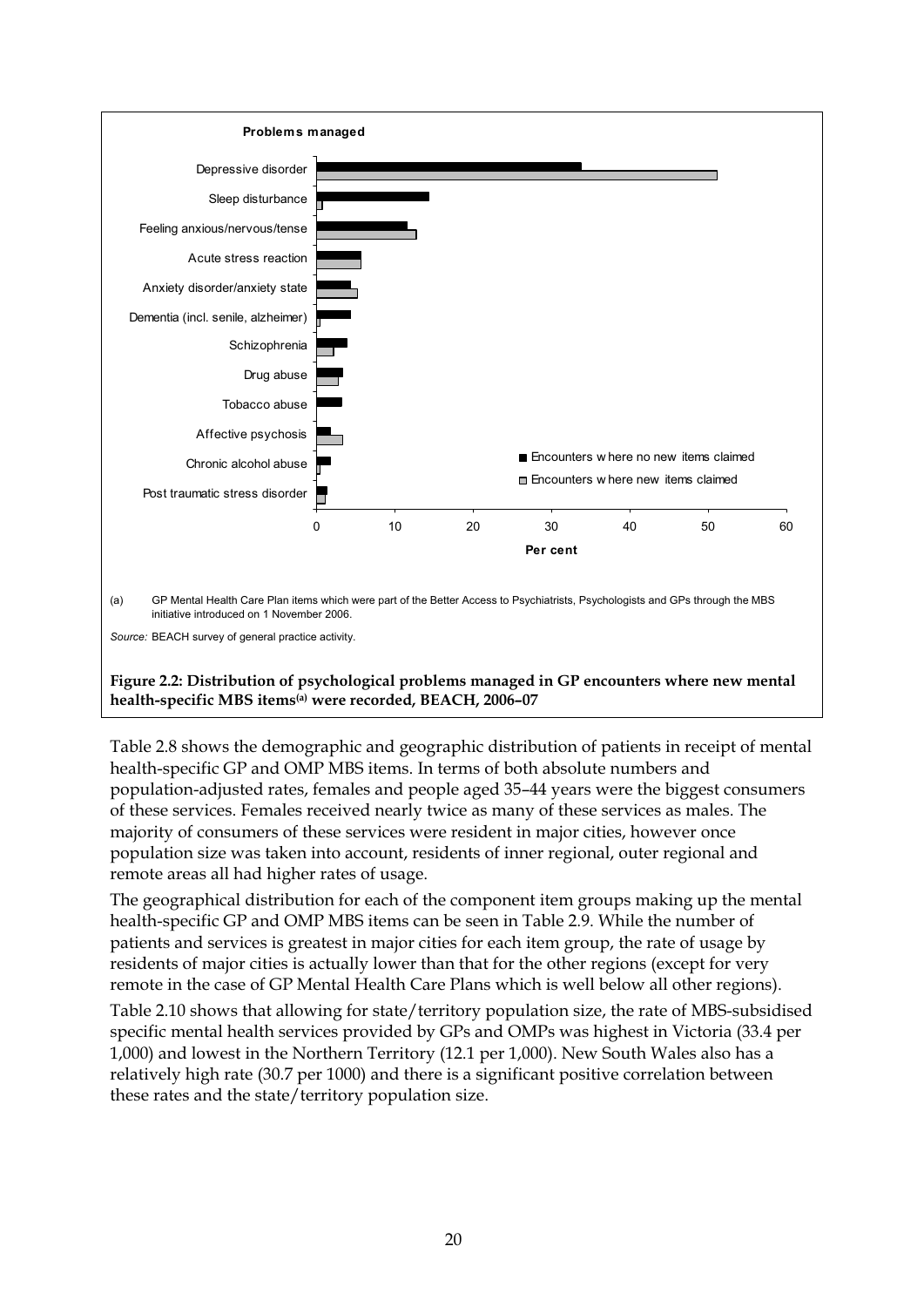| <b>Patient demographics</b>       | Number of<br>patients <sup>(b)</sup> | Per cent of<br>patients | Rate (per 1,000<br>population) <sup>(c)</sup> | Number of<br>services <sup>(b)</sup> | Per cent of<br>services | <b>Services</b><br>per patient |
|-----------------------------------|--------------------------------------|-------------------------|-----------------------------------------------|--------------------------------------|-------------------------|--------------------------------|
| Age (years)                       |                                      |                         |                                               |                                      |                         |                                |
| Less than 15                      | 17,325                               | 4.4                     | 4.3                                           | 20,071                               | 3.3                     | 1.2                            |
| $15 - 24$                         | 58,534                               | 14.9                    | 20.2                                          | 85,096                               | 14.2                    | 1.5                            |
| $25 - 34$                         | 85,967                               | 21.8                    | 29.6                                          | 130,393                              | 21.8                    | 1.5                            |
| $35 - 44$                         | 91,856                               | 23.3                    | 29.9                                          | 142,875                              | 23.8                    | 1.6                            |
| $45 - 54$                         | 71,945                               | 18.3                    | 24.9                                          | 113,982                              | 19                      | 1.6                            |
| $55 - 64$                         | 42,743                               | 10.9                    | 18.6                                          | 67,536                               | 11.3                    | 1.6                            |
| $65+$                             | 25,146                               | 6.4                     | 9.2                                           | 39,384                               | 6.6                     | 1.6                            |
| <b>Sex</b>                        |                                      |                         |                                               |                                      |                         |                                |
| Male                              | 135,515                              | 34.4                    | 13.1                                          | 206,361                              | 34.4                    | 1.5                            |
| Female                            | 258,001                              | 65.6                    | 24.6                                          | 392.976                              | 65.6                    | 1.5                            |
| Remoteness area                   |                                      |                         |                                               |                                      |                         |                                |
| Major cities                      | 248,953                              | 63.3                    | 17.6                                          | 380,159                              | 63.4                    | 1.5                            |
| Inner regional                    | 92,330                               | 23.5                    | 22.6                                          | 141,801                              | 23.7                    | 1.5                            |
| Outer regional                    | 41,376                               | 10.5                    | 21.1                                          | 61,734                               | 10.3                    | 1.5                            |
| Remote                            | 6,701                                | 1.7                     | 21                                            | 9,506                                | 1.6                     | 1.4                            |
| Very remote                       | 1,752                                | 0.4                     | 10.3                                          | 2,594                                | 0.4                     | 1.5                            |
| Total GP/OMP items <sup>(b)</sup> | 393,516                              | 100                     | 19                                            | 599,337                              | 100                     | 1.5                            |

**Table 2.8: People receiving MBS-subsidised GP/OMP services: patient demographic characteristics and services received, 2006–07(a)** 

(a) GP Mental Health Care Plan items were introduced on 1 November 2006 so data are not for a full year.

(b) The numbers of patients and services for each demographic variable may not sum to the total due to omitted unknown/migratory data.

(c) Crude rate based on the preliminary Australian estimated resident population as at 31 December 2006.

*Source:* Medicare Benefits Schedule data (DoHA).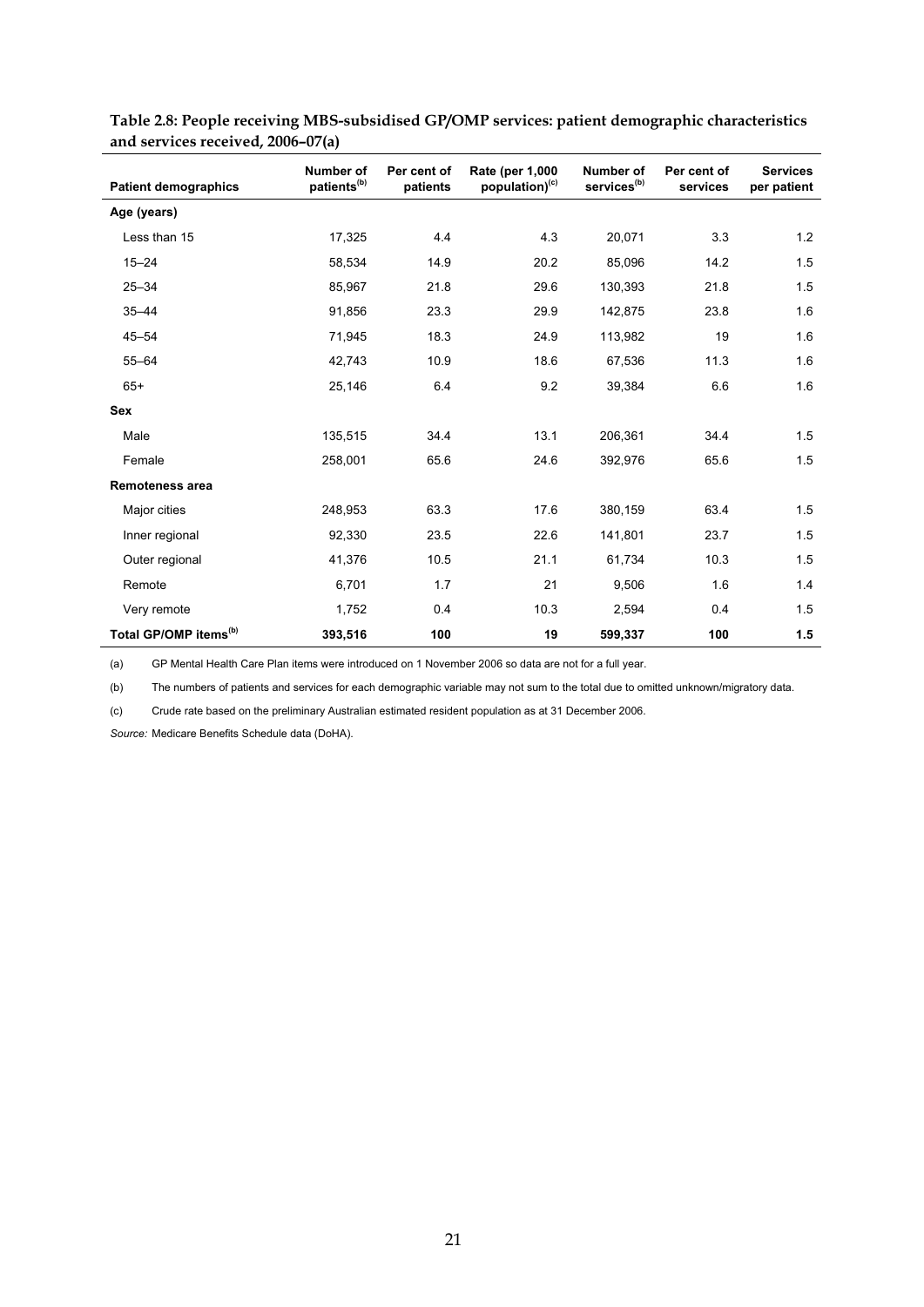|                                          | Number of               | Per cent of | Rate (per 1,000            | Number of               | Per cent of | <b>Services</b> |
|------------------------------------------|-------------------------|-------------|----------------------------|-------------------------|-------------|-----------------|
| <b>Patient area of residence</b>         | patients <sup>(c)</sup> | patients    | population) <sup>(d)</sup> | services <sup>(c)</sup> | services    | per patient     |
| <b>GP Mental Health Care Plans</b>       |                         |             |                            |                         |             |                 |
| Major cities                             | 237,987                 | 63.5        | 16.8                       | 347,535                 | 63.6        | 1.5             |
| Inner regional                           | 87,897                  | 23.4        | 21.5                       | 129,277                 | 23.7        | 1.5             |
| Outer regional                           | 38,793                  | 10.3        | 19.8                       | 55,580                  | 10.2        | 1.4             |
| Remote                                   | 6,294                   | 1.7         | 19.7                       | 8,545                   | 1.6         | 1.4             |
| Very remote                              | 1,584                   | 0.4         | 9.3                        | 2,296                   | 0.4         | 1.4             |
| Total <sup>(c)</sup>                     | 372,709                 | 100         | 18.1                       | 546,515                 | 100         | 1.5             |
| <b>Focussed Psychological Strategies</b> |                         |             |                            |                         |             |                 |
| Major cities                             | 9,567                   | 62.8        | 0.7                        | 23,310                  | 63.4        | 2.4             |
| Inner regional                           | 3,422                   | 22.5        | 0.8                        | 8,408                   | 22.9        | 2.5             |
| Outer regional                           | 1,751                   | 11.5        | 0.9                        | 4,003                   | 10.9        | 2.3             |
| Remote                                   | 338                     | 2.2         | 1.1                        | 717                     | 1.9         | 2.1             |
| Very remote                              | 82                      | 0.5         | 0.5                        | 160                     | 0.4         | 2               |
| Total <sup>(c)</sup>                     | 15,112                  | 100         | 0.7                        | 36,779                  | 100         | 2.4             |
| 3 Step Mental Health - GPs               |                         |             |                            |                         |             |                 |
| Major cities                             | 9,013                   | 58          | 0.6                        | 9,016                   | 58          | 1               |
| Inner regional                           | 3,972                   | 25.6        | $\mathbf{1}$               | 3,972                   | 25.6        | $\mathbf{1}$    |
| Outer regional                           | 2,088                   | 13.4        | 1.1                        | 2,088                   | 13.4        | $\mathbf{1}$    |
| Remote                                   | 244                     | 1.6         | 0.8                        | 244                     | 1.6         | $\mathbf{1}$    |
| Very remote                              | 135                     | 0.9         | 0.8                        | 135                     | 0.9         | $\mathbf{1}$    |
| Total <sup>(c)</sup>                     | 15,535                  | 100         | 0.8                        | 15,535                  | 100         | 1               |
| 3 Step Mental Health - OMPs              |                         |             |                            |                         |             |                 |
| Major cities                             | 323                     | 63.6        | 0                          | 323                     | 63.6        | $\mathbf{1}$    |
| Inner regional                           | 130                     | 25.6        | 0                          | 130                     | 25.6        | 1               |
| Outer regional                           | 45                      | 8.9         | 0                          | 45                      | 8.9         | $\mathbf{1}$    |
| Remote                                   | 8                       | 1.6         | 0                          | 8                       | 1.6         | $\mathbf{1}$    |
| Very remote                              | $\mathbf{1}$            | 0.2         | 0                          | $\mathbf{1}$            | 0.2         | $\mathbf{1}$    |
| Total <sup>(c)</sup>                     | 508                     | 100         | $\mathbf{0}$               | 508                     | 100         | 1               |

**Table 2.9: People receiving MBS-subsidised GP/OMP mental health services: patient area of residence and services received, by remoteness area and by item group(a), 2006–07(b)**

(a) See the Medicare Benefits Schedule data section of Appendix 1 for a listing of these item groups.

(b) GP Mental Health Care Plan items were introduced on 1 November 2006 so data are not for a full year.

(c) The numbers of patients and services may not sum to the total due to omitted unknown/migratory data.

(d) Crude rate based on the preliminary Australian estimated resident population as at 31 December 2006.

*Source:* Medicare Benefits Schedule data (DoHA).